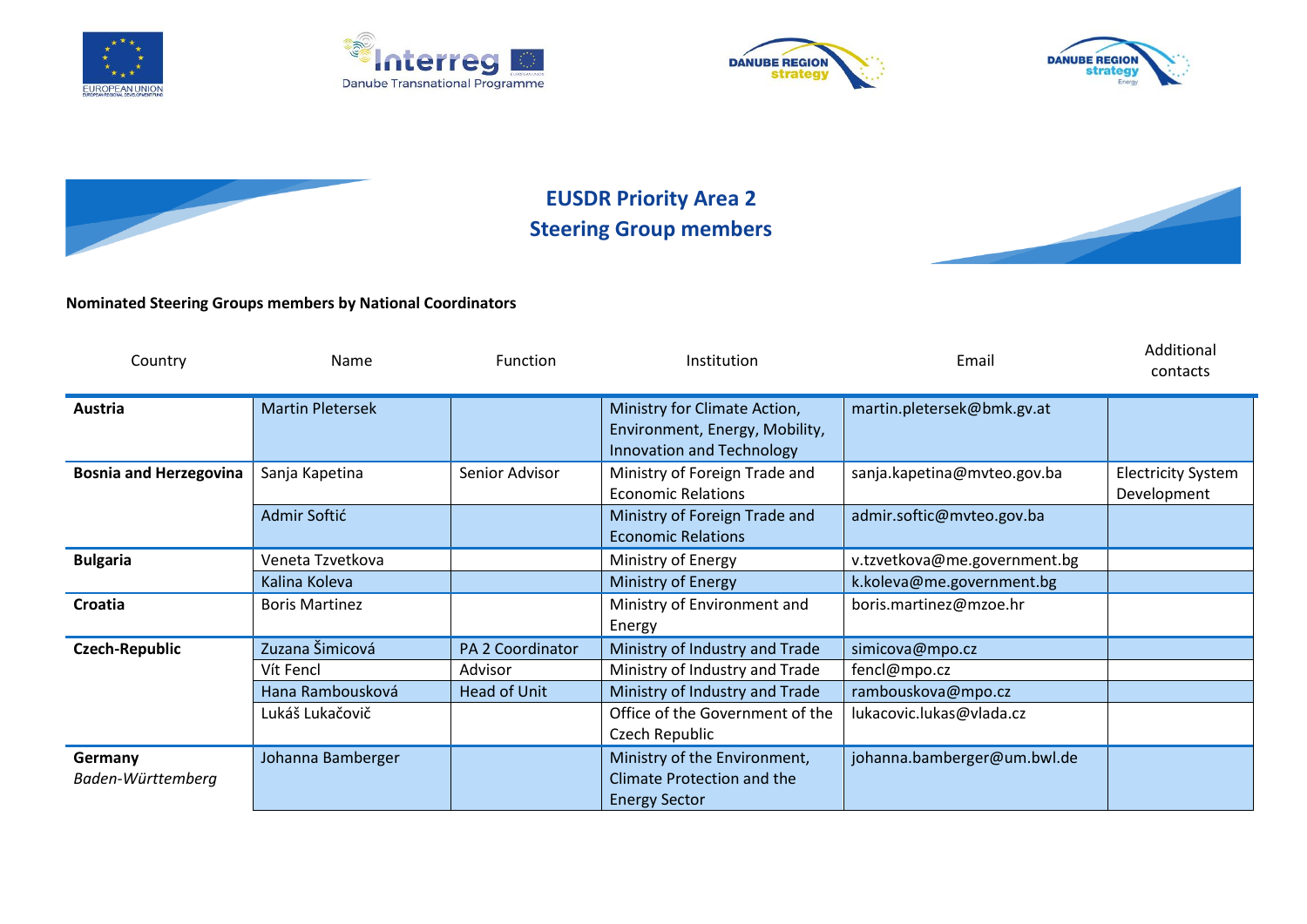







| <b>Bavaria</b> | Maximiliane<br>Schmiedmayer |                         | Bavarian State Ministry of<br>Economic Affairs, Regional<br>Development and Energy | maximiliane.schmiedmayer@stmw<br>i.bayern.de | Basic Issues of<br>Renewable<br>Energies              |
|----------------|-----------------------------|-------------------------|------------------------------------------------------------------------------------|----------------------------------------------|-------------------------------------------------------|
| <b>Hungary</b> | Annamária Nádor             | <b>PA 2 Coordinator</b> | Mining and Geological Survey of<br>Hungary                                         | nador.annamaria@mfa.gov.hu                   |                                                       |
|                | Zsuzsa Bálintné Vörös       | Senior Advisor          | Ministry of Foreign Affairs and<br>Trade                                           | zsvoros@mfa.gov.hu                           |                                                       |
| Moldova        | Călin Negură                | Head                    | Ministry of Economy and<br>Infrastructure                                          | calin.negura@mei.gov.md                      | <b>Energy Policy</b><br>Department<br>+373 22 250 686 |
|                | Nicolae Magdîl              | Senior consultant       | Ministry of Economy and<br>Infrastructure                                          | nicolae.magdil@mei.gov.md                    | +373 22 250 690                                       |
| Montenegro     | Velibor Sinanović           |                         | Ministry of Economy                                                                | velibor.sinanovic@ee-me.org                  |                                                       |
| Romania        | Cosmin Crişan               |                         | Ministry of Economy, Energy<br>and Business Environment                            | cosmin.crisan@energie.gov.ro                 |                                                       |
| Serbia         | Biljana Ramić               | <b>Head of Division</b> | Ministry of Mining and Energy                                                      | biljana.ramic@mre.gov.rs                     |                                                       |
|                | Vesna Simić                 | Deputy member,<br>Head  | Ministry of Mining and Energy                                                      | vesna.simic@mre.gov.rs                       | Division for RE<br>+381 11 360 4487                   |
|                | Antonela Solujić            | Deputy member,<br>Head  | Ministry of Mining and Energy                                                      | antonela.solujic@mre.gov.rs                  | Division for EE<br>+381 11 360 4422                   |
| Slovakia       | Roman Murgaš                |                         | Ministry of Economy                                                                | roman.murgas@mhsr.sk                         | +421 2 4854 2215                                      |
| Slovenia       | Marko Cerar                 |                         | Ministry of Infrastructure                                                         | marko.cerar@gov.si                           | +386 14787494                                         |
| <b>Ukraine</b> | Olena Ivanova               |                         | Ministry of Energy of Ukraine                                                      | elen@mev.gov.ua                              |                                                       |